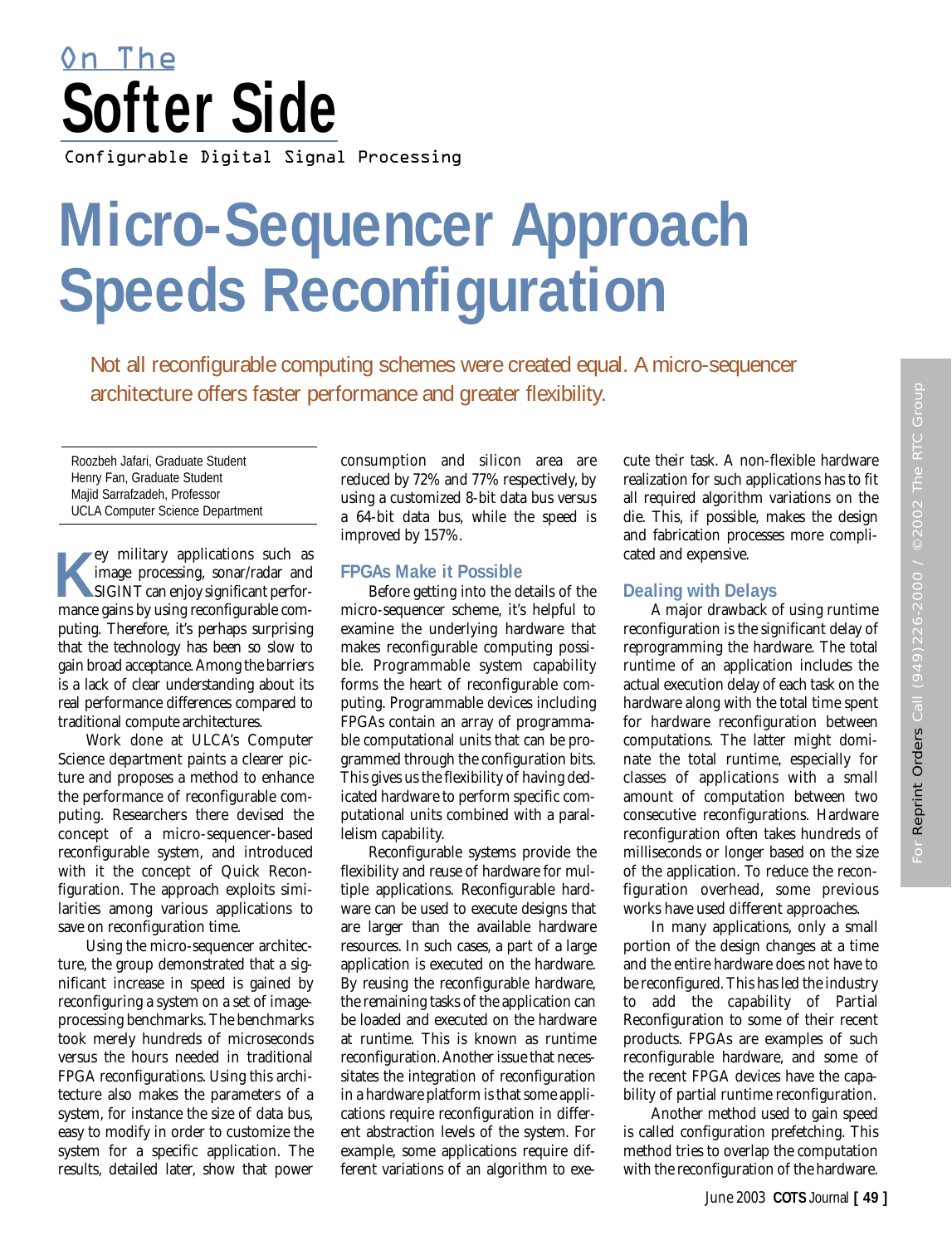Therefore, to maximize this overlap, it seeks a way to minimize the chance that reconfiguration is prefetched falsely.

Configuration compression is another approach to minimize the reconfiguration time. In this method, the configuration delay is reduced by compressing the data transferred from the host computer to the programmable system. A major portion of delay is due to the distance between the host computer and the programmable device. Reconfiguration can be accelerated by using a fast memory (configuration cache) near the reconfigurable array. This method is called configuration caching.

# **Speedy Micro-Sequencing**

In Micro-Sequencer-based Quick Reconfiguration (MSQR), the reconfiguration is performed by altering the algorithm loaded onto the memory of the proposed architecture. Also new instructions can be generated by modifying the microcodes stored in the control unit. Using microcoded architecture in the control unit of the micro-sequencer facilitates the parallelism and adds new computational units to the datapath. In this case, the control unit needs the minimum modification since it is highly regular compared to sequentialmachine-based controllers.

Efficient reconfiguration of an FPGA is a critical issue because of the time overhead involved. Sometimes in order to reconfigure a system from one algorithm to another, the processes of synthesis, placement and routing have to be performed, which are highly expensive in terms of CPU time and may take hours to complete. In the micro-sequencer approach, when a system is to be reconfigured, only the new algorithm has to be loaded onto the memory microsequencer. When new instructions are required for the new algorithm, the memory structure is updated. This is the Micro-Sequencer-based Quick Reconfiguration method. Because this method does not require physical reconfiguration, a significant speed increase is gained in the process.

# **MSQR in Image Processing**

MSQR is applicable to those applications where the types of computations do not vary substantially from one task to another. The motivation of this research is to enhance the reconfiguration process for image-processing algorithms. It's important, therefore, to verify if imageprocessing algorithms are altered substantially during the reconfiguration process.

Most image-processing algorithms are computationally intensive and should be executed on hardware resources to allow real-time processing. Moreover, these algorithms change in nature and parameters based on information available from targets. For instance, in a feature-tracking algorithm, the number of targets, their position and their distance to the camera can change the algorithm (or its parameters) to increase the efficiency of tracking motions. As a result, image-processing algorithms are proper candidates for mapping onto reconfigurable resources. This not only provides fast running time, but also allows dynamic modification of the algorithm through runtime reconfiguration. Both cannot be achieved by mapping this type of algorithm onto traditional fixed software or hardware platforms.

The micro-sequencer architecture makes use of microcode architecture for the design of the control unit. In this approach, the relation between inputs and outputs is treated as a memory system. Control signals are stored as words in a microcoded memory. At each clock tick during instruction execution, the appropriate (micro) control word is fetched from microprogram memory to supply the control signals.

The microcode control unit itself is a small stored program computer. It has a micro program counter, a microprogram memory and a microinstruction word, which contains the control signals and sequencing information. The action of the microcode control unit is exactly like that of a general-purpose computer: fetch a microinstruction, execute it by applying the control signals in the control word to the computer's datapath, determine the address of the next microinstruction, and fetch the next instruction. Figure 1 shows a block diagram of a typical design of a microcoded control unit.

The microprogram counter contains the address of the next microinstruction



# Figure 1

The block diagram depicts a typical design of a microcoded control unit. The microprogram counter contains the address of the next microinstruction to be fetched from the control store, a fast local memory that contains the control words. The control word is copied into the microinstruction registers.

to be fetched from the control store, a fast local memory that contains the control words. The control word is copied into the microinstruction registers. The control store consists of microinstructions that control the datapath directly.

Because image-processing algorithms tend to have similar computational behavior, it can be inferred that the capabilities of the datapath satisfies the new algorithm and it does not have to be modified. However, since the algorithm changes, the opcode part of the microsequencer, which contains the instructions for a specific algorithm, has to be updated. This process can be simply done by writing the new algorithm (the new instructions) onto the memory. This approach is significantly faster than traditional physical reconfiguration.

Sometimes, due to the constraints of new algorithms, the order of utilization of components in the datapath may have to be altered, or further, instantiation of a new computational unit may be inevitable. In this case, the microcodes in the control unit can be easily modified to satisfy the new requirements. Meanwhile, a new computational unit is added to the datapath. This achieves higher performance because of utilizing parallelism in computationally intensive algorithms. MSQR is therefore effective both in terms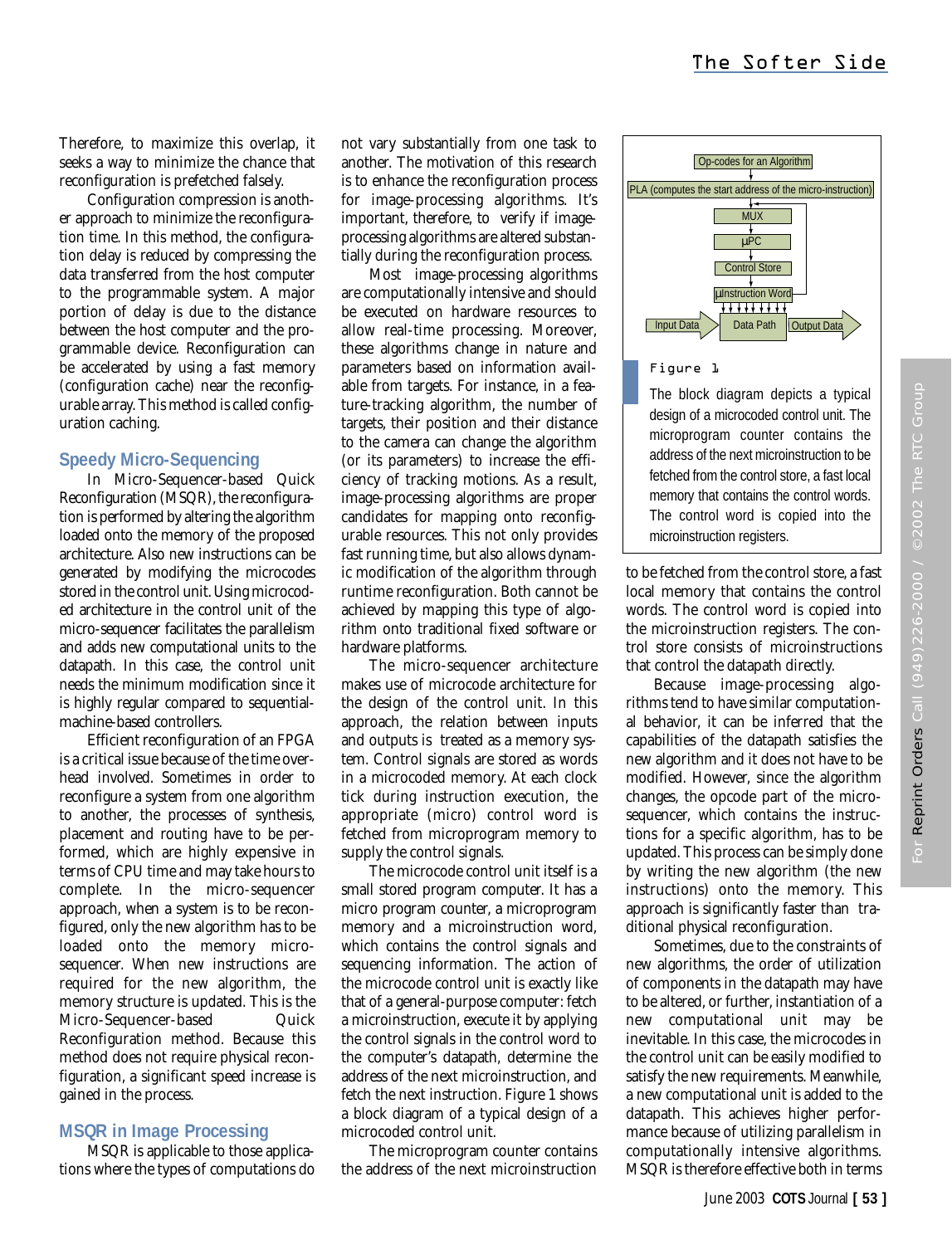Horizontal Microcode Format

Microinstruction register Index 00  $01$ 02 03 04 05 06 07 08 09 10 11 12 13 14 15 16 17 18 **Signal** Name ENDbit PCena Cout MDout Rout MAin MDin Cin PCin IRin Ain Rin INC4 RD WR ADD GRa GRb GRc

# Table 1

Shown here is the microinstruction format for the MSQR architecture. A few more bits are reserved for newly inserted components in the datapath.

of providing flexibility and performance.

#### **Microinstruction Format is Key**

Microinstructions are an important part of the controller and have to be





#### Figure 2

Similar to a RISC instruction set, the instruction set format of the MSQR design has a fixed 32-bit instruction width. The first field is the operation code (op-code) by which the type of operation is determined. The second, third and forth fields are the register indices. Some instruction, for example, ADD, SUB and BRL have three indices, but some only have one.

defined so that the maximum flexibility is gained for reconfiguration. There are two types of microinstructions: horizontal and vertical. In the horizontal microcode, each bit represents a control signal for a component in the datapath. In the vertical microcode, however, the control of similar components in the datapath is compacted in a group of bits in microinstructions.

This requires a local decoder to generate all control signals usable for components in the datapath. The advantage of the horizontal microinstructions is its lower access time to reach the designated component in the datapath. However, as the size of the datapath grows, the number of control bits increases resulting in larger microinstructions. Table 1 shows the microinstruction format for the MSQR architecture. A few more bits are reserved for newly inserted components in the datapath. The instruction set format of the MSQR design is very similar to a RISC instruction set. It has a fixed 32 bit instruction width. The details of the instruction format are shown in Figure 2.

In order to support the template generation, a better format is one with four register index operands. The opcode of this instruction is specified by the template generator. In order to support

the quick reconfiguration, the microsequencer machine needs to support the new instruction set whenever there is a new hardware implementation. Figure 3 shows the fields of the new instruction format. The UCLA team also implemented an assembler for its proposed instruction set. The syntax was chosen such that parsing is minimized.

#### **Experimental Results**

The UCLA team implemented the micro-sequencer in VHDL. The code was written structured and generic so that the size of the data bus/address bus can be easily modified. The reconfiguration times of two image-processing algorithms were measured: once using the traditional physical reconfiguration and once using the novel method of MSQR on a Wildstar/PCI board. The results are shown in Tables 2a, 2b and 2c.

To show the flexibility of the proposed architecture, a background subtraction algorithm, which requires an 8-bit data bus, was implemented on various micro-sequencers with 8, 16, 32, 64 and 128-bit data buses. The goal was to measure power, area and longest path delay for all above variations. This experiment was done using Synopsys' Power Compiler.